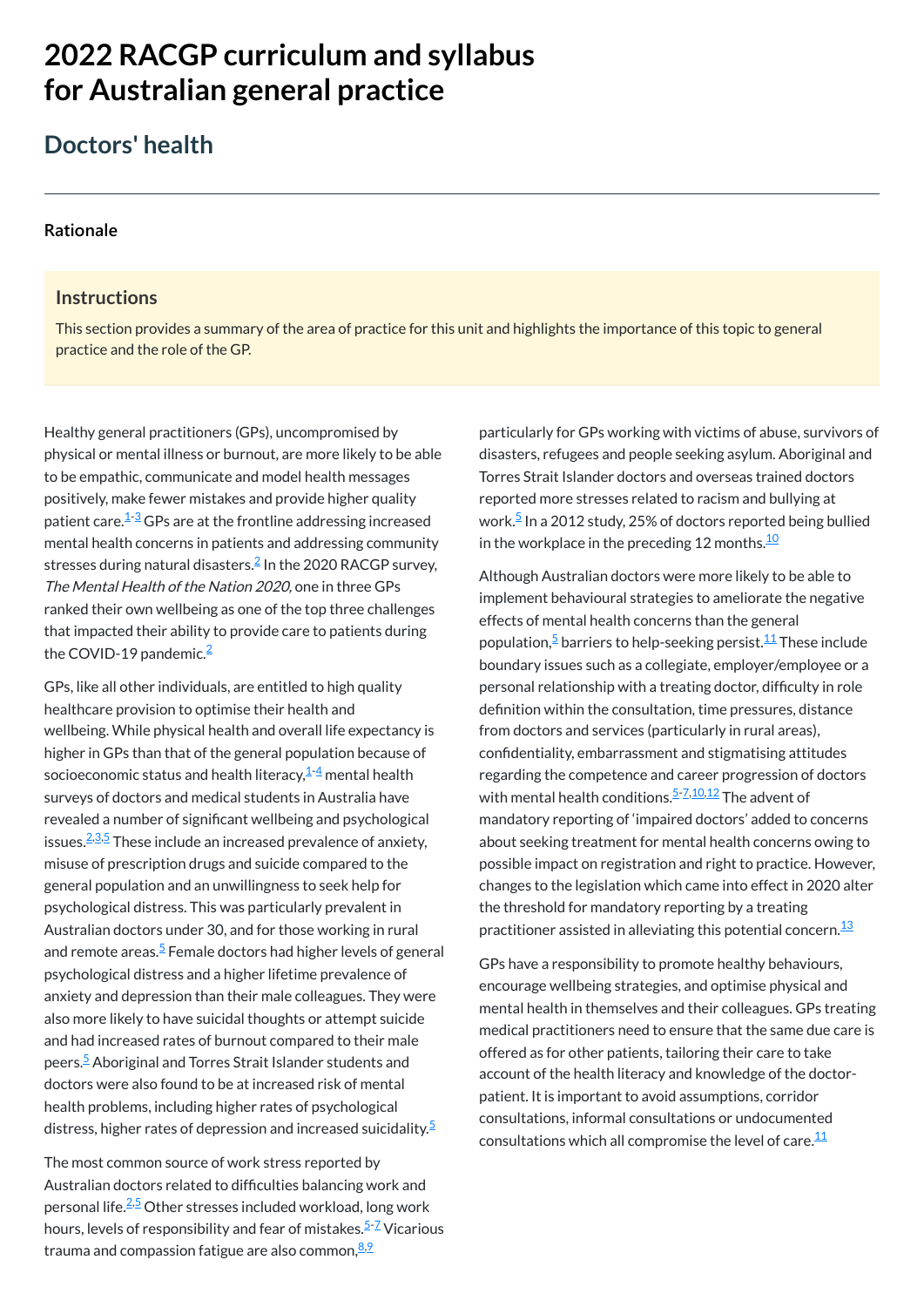# **[Competencies and learning outcomes](javascript:void(0))**

# **Instructions**

This section lists the knowledge, skills and attitudes that are expected of a GP for this contextual unit. These are expressed as measurable learning outcomes, listed in the left column. These learning outcomes align to the core competency outcomes of the seven core units, which are listed in the column on the right.

- <span id="page-1-0"></span>1.Rowe L, Kidd M. Every Doctor: Healthier Doctors = Healthier Patients. Milton, United Kingdom: CRC Press, 2018.
- <span id="page-1-2"></span>2. The Royal Australian College of General Practitioners. General Practice: Health of the Nation 2020. East Melbourne, Vic: RACGP, 2020 [\(http://www.racgp.org.au/health-of](http://www.racgp.org.au/health-of-the-nation/health-of-the-nation)the-nation/health-of-the-nation) [Accessed 1 October 2021].
- <span id="page-1-1"></span>3. Elliot L, Tan J, Norris S.The mental health of doctors: A systematic literature review. Hawthorn West, Vic: Beyond Blue, 2010.
- <span id="page-1-3"></span>4. Australian Institute of Health and Welfare. Australia's Health 2020: Health Across Socioeconomic groups. Canberra: AIHW, 2020 [\(http://www.aihw.gov.au/reports/australias-health/health-across-socioeconomic](http://www.aihw.gov.au/reports/australias-health/health-across-socioeconomic-groups)groups) [Accessed 21 May 2021].
- <span id="page-1-4"></span>5. Wu F, Ireland M, Hafekost K, Lawrence, D. National mental health survey of doctors and medical students. Hawthorn, Vic: Beyond Blue, 2013 (https://www.uq.edu.au/search/? [q=national+mental+health+survey+of+doctors&submit=%25EF%2580%2582&outpu](https://www.uq.edu.au/search/?q=national+mental+health+survey+of+doctors&submit=%25EF%2580%2582&output=xml_no_dtd&client=ws&proxystylesheet=ws&as_sitesearch=https%253A%252F%252Fmedicine.uq.edu.au) t=xml\_no\_dtd&client=ws&proxystylesheet=ws&as\_sitesearch=https%253A%252F%2 52Fmedicine.uq.edu.au) [Accessed 21 May 2021].
- 6.Australian Medical Association. AMA survey report on junior doctor health and wellbeing. Barton, ACT: AMA, 2008.
- <span id="page-1-5"></span>7. Petrie K, Crawford J, LaMontagne AD, et al. Working hours, common mental disorder and suicidal ideation among junior doctors in Australia: A cross-sectional survey. BMJ Open 2020;10:e033525. doi: 10.1136/bmjopen-2019-033525.
- <span id="page-1-6"></span>8. McKinley N, McCain RS, Convie L, et al. Resilience, burnout and coping mechanisms in UK doctors: a cross-sectional study BMJ Open 2020;10:e031765. doi: 10.1136/bmjopen-2019-031765.
- <span id="page-1-7"></span>9.Benson J, Magraith K. Compassion fatigue and burnout. Aust Fam Physician 2005; 34(6): 497-498.
- <span id="page-1-8"></span>10. Askew DA, Schluter PJ, Dick ML, et al. Bullying in the Australian medical workforce: Cross-sectional data from an Australian e-Cohort study. Aust Health Rev 2012;36:197–204.
- <span id="page-1-9"></span>11. Koppe H. Barriers to good health care. Aust Fam Physician 2010;38:(1-2):71–73.
- <span id="page-1-10"></span>12. Schlicht SM, Gordon IR, Ball JRB, Christie DGS. Suicide and related deaths in Victorian doctors. Med J Aust 1990;153(9): 518–21.
- <span id="page-1-11"></span>13. The Australian Health Practitioner Regulation Agency. Making a mandatory notification. Canberra: Ahpra, 2020 [\(http://www.ahpra.gov.au/Notifications/mandatorynotifications/Mandatory](http://www.ahpra.gov.au/Notifications/mandatorynotifications/Mandatory-notifications.aspx)notifications.aspx) [Accessed 23 May 2021].

| Communication and the patient-doctor relationship                                                                                                                   |                                        |  |
|---------------------------------------------------------------------------------------------------------------------------------------------------------------------|----------------------------------------|--|
| Learning outcomes                                                                                                                                                   | Related core competency outcomes       |  |
| The GP is able to:                                                                                                                                                  |                                        |  |
| communicate effectively and sensitively with doctor-patients to<br>encourage and facilitate discussion of sensitive psychological,<br>physical and workplace issues | $1.1.1$ , 1.1.2, 1.2.1, 1.3.1, AH1.3.1 |  |
| describe and implement sensitive, person-centred, ethical<br>strategies to assist colleagues in difficulty                                                          | 1.4.3                                  |  |
| describe environments where it is appropriate, and not<br>appropriate, to conduct sensitive conversations with colleagues<br>regarding personal healthcare          | 1.1.5, 1.4.1, RH1.4.1                  |  |

**Applied knowledge and skills**

#### **References**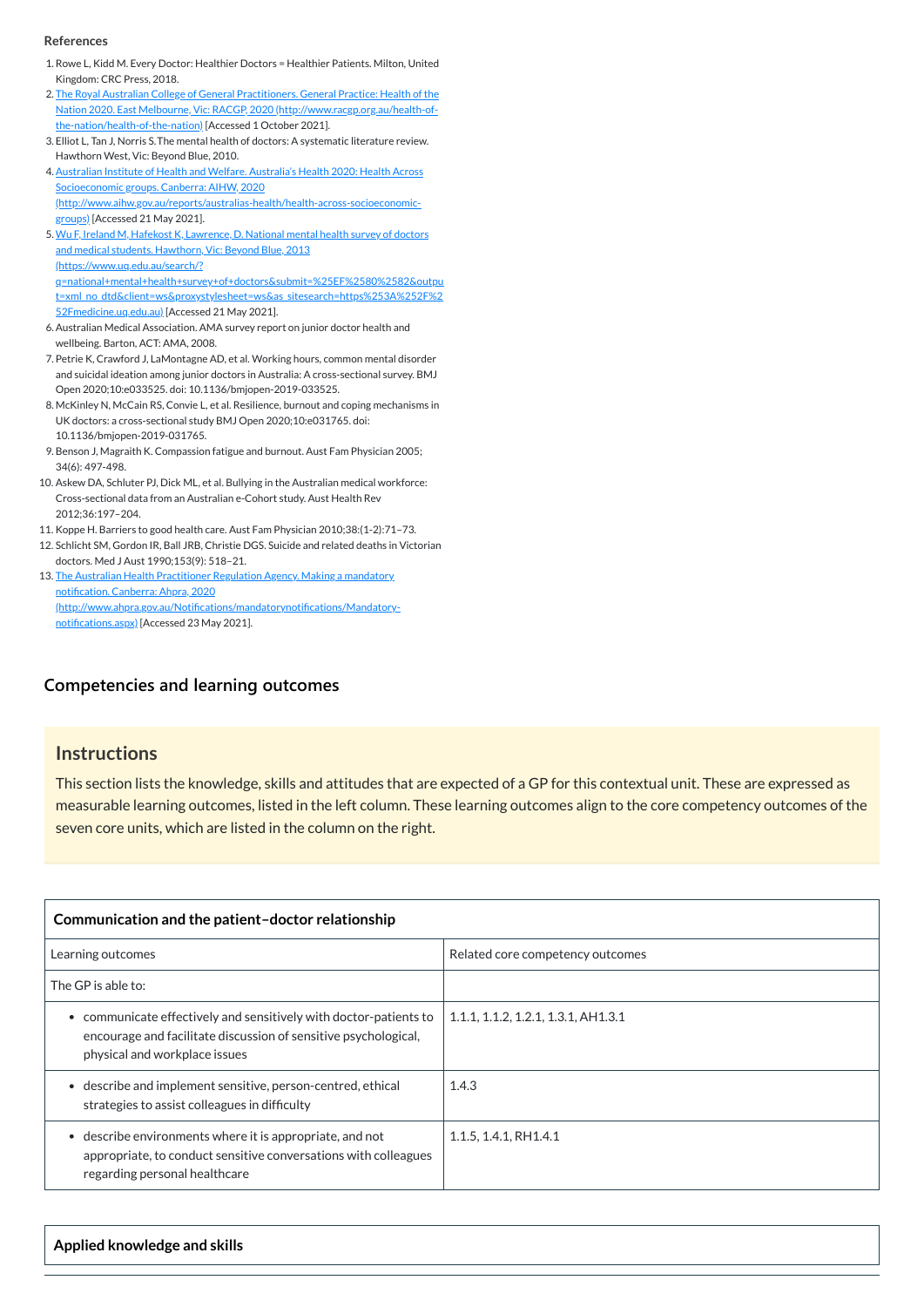| Applied knowledge and skills                                                                                                                                          |                                  |
|-----------------------------------------------------------------------------------------------------------------------------------------------------------------------|----------------------------------|
| Learning outcomes                                                                                                                                                     | Related core competency outcomes |
| The GP is able to:                                                                                                                                                    |                                  |
| • explain the barriers to good healthcare for doctors                                                                                                                 | 2.1.4                            |
| • describe the specific risks of burnout, psychological distress,<br>workplace bullying, depression, anxiety, substance abuse, and<br>suicidality for doctor-patients | 2.2.3, 2.2.4                     |

| Population health and the context of general practice                                                       |                                  |  |
|-------------------------------------------------------------------------------------------------------------|----------------------------------|--|
| Learning outcomes                                                                                           | Related core competency outcomes |  |
| The GP is able to:                                                                                          |                                  |  |
| • plan for relevant routine screening tests, immunisations and<br>preventive healthcare for doctor-patients | 3.1.1, RH3.1.1, 3.2.2            |  |
| • outline strategies to mitigate the impact of barriers to good<br>healthcare for doctors                   | 3.2.1                            |  |

| <b>Professional and ethical role</b>                                                                                                                                          |                                  |  |
|-------------------------------------------------------------------------------------------------------------------------------------------------------------------------------|----------------------------------|--|
| Learning outcomes                                                                                                                                                             | Related core competency outcomes |  |
| The GP is able to:                                                                                                                                                            |                                  |  |
| develop an ongoing learning plan to incorporate reflection on<br>$\bullet$<br>physical and emotional wellbeing and assessment of symptoms<br>of burnout                       | 4.2.2, 4.2.3                     |  |
| • identify and engage in peer support networks and other<br>strategies to mitigate professional isolation and risk of burnout                                                 | 4.2.3, RH4.2.1, RH4.2.2          |  |
| develop and implement strategies for self-care into ongoing<br>$\bullet$<br>personal and professional development goals                                                       | 4.2.3                            |  |
| develop and maintain an ongoing relationship with a GP for<br>$\bullet$<br>preventive healthcare and episodic care, avoiding corridor and<br>informal consultation with peers | 4.2.3                            |  |

| <b>Organisational and legal dimensions</b> |                                  |
|--------------------------------------------|----------------------------------|
| Learning outcomes                          | Related core competency outcomes |
| $\vert$ The GP is able to:                 |                                  |

| explain the current mandatory reporting of impaired colleagues<br>and appropriately interpret the thresholds as they relate to<br>treating doctors                      | 5.2.1, 5.2.3          |
|-------------------------------------------------------------------------------------------------------------------------------------------------------------------------|-----------------------|
| • describe how an effective recall and reminder system for<br>routine health checks, screening and follow-up of results<br>benefits doctor-patients                     | 5.1.1, 5.1.3, RH5.1.1 |
| • build a practice environment that ensures staff and colleagues in  <br>their practice (or sphere of professional influence) feel safe from<br>harassment and bullying | 5.2.6                 |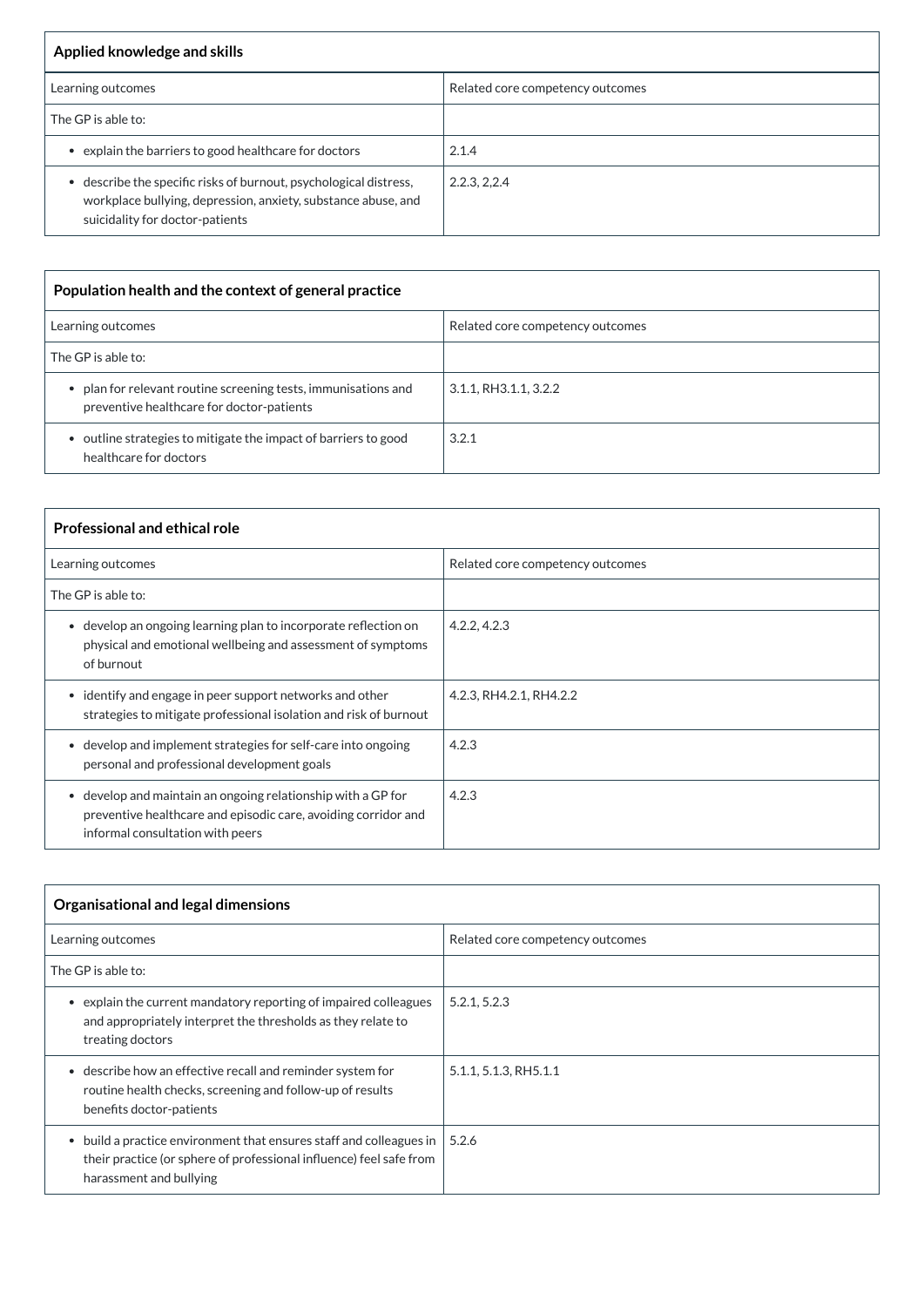# **[Case consultation example](javascript:void(0))**

# **Instructions**

- 1. Read this example of a common case consultation for this unit in general practice.
- 2. Thinking about the case example, reflect on and answer the questions in the table below.

You can do this either on your own or with a study partner or supervisor.

The questions in the table below are ordered according to the RACGP clinical exam assessment areas [\(https://www.racgp.org.au/getmedia/f93428f5-c902-44f2-b98a-e56d9680e8ab/Clinical-Competency-Rubric.pdf.aspx\)](https://www.racgp.org.au/getmedia/f93428f5-c902-44f2-b98a-e56d9680e8ab/Clinical-Competency-Rubric.pdf.aspx) and domains, to prompt you to think about different aspects of the case example.

<span id="page-3-0"></span>

| Questions for you to consider                                                                                                  |                                          | <b>Domains</b> |
|--------------------------------------------------------------------------------------------------------------------------------|------------------------------------------|----------------|
| How would you approach this situation?                                                                                         | 1. Communication and consultation skills | 1,2,5          |
| How would you approach this situation if you were Gordi's<br>GP, rather than a colleague?                                      |                                          |                |
| What would be the differences and/or similarities in your<br>approach if Gordi was an Aboriginal or Torres Strait<br>Islander? |                                          |                |

Note that these are examples only of questions that may be asked in your assessments.

**Extension exercise**: Create your own questions or develop a new case to further your learning.



**Your colleague, Gordi, 32, is studying for his upcoming FRACGP written exams in two weeks. He approaches you in the tearoom and asks you for a scriptfor some temazepam because he is not sleeping and wants to be fresh to study.**

| What would be the differences and/or similarities in your  |  |
|------------------------------------------------------------|--|
| approach if Gordi was an international medical graduate or |  |
| $\mid$ from a culturally and linguistically diverse (CALD) |  |
| background?                                                |  |
|                                                            |  |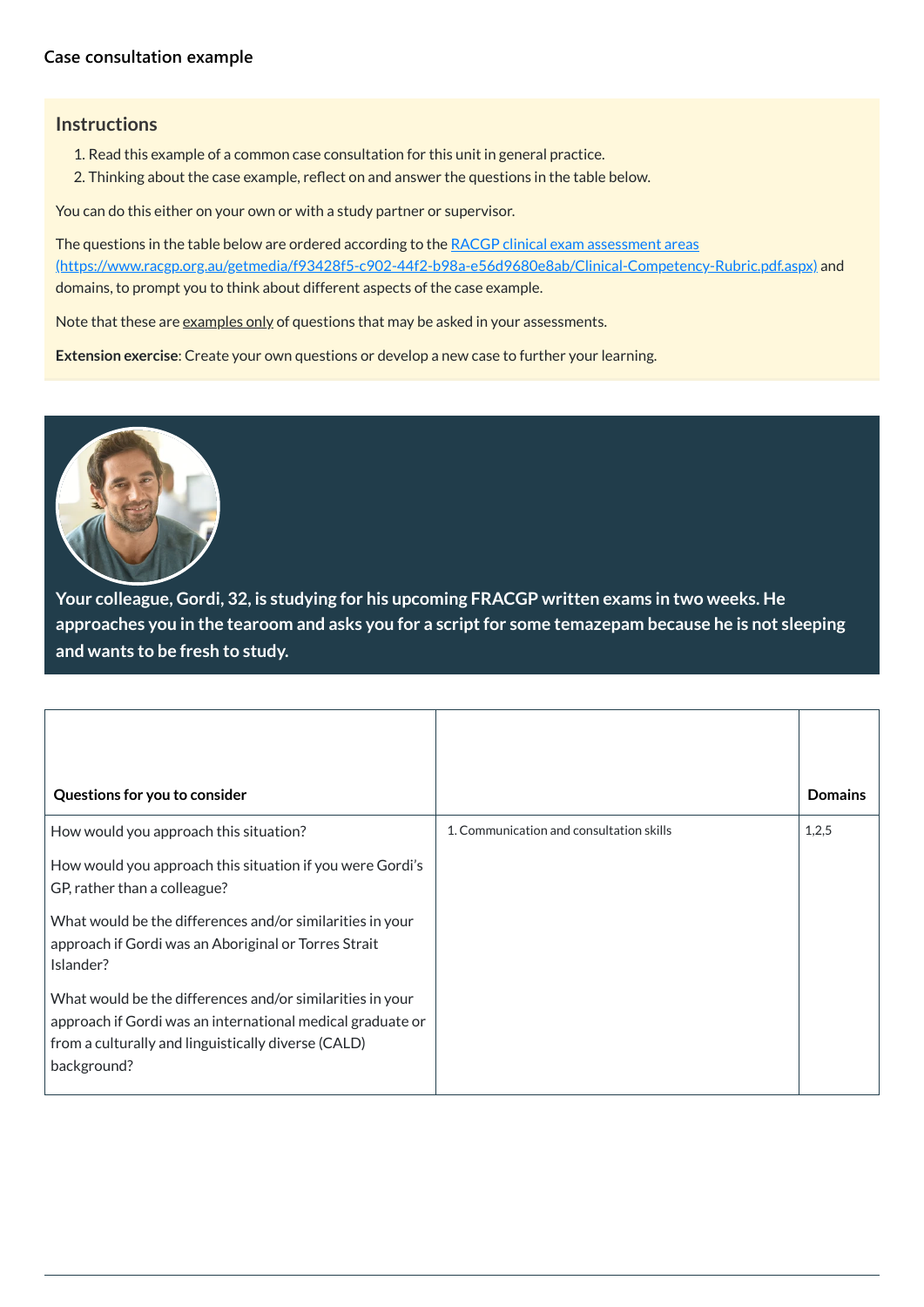| Questions for you to consider                                                                                                                                                                                                                                                                                                                                                                                                                                                                                 |                                                        | <b>Domains</b> |
|---------------------------------------------------------------------------------------------------------------------------------------------------------------------------------------------------------------------------------------------------------------------------------------------------------------------------------------------------------------------------------------------------------------------------------------------------------------------------------------------------------------|--------------------------------------------------------|----------------|
| What sources of information, other than Gordi himself,<br>could be useful to help you assess your colleague's<br>wellbeing and safety? (What sources of information would<br>you access for any other patient making this request?)<br>What screening tools could you use to assess if Gordi has<br>symptoms of anxiety, depression, stress, or difficulties<br>relating to alcohol or substance abuse?<br>How would you assess if Gordi was experiencing workplace<br>bullying or intimate partner violence? | 2. Clinical information gathering and interpretation   | $\overline{2}$ |
| What are the possible health problems that may be behind<br>Gordi's request?                                                                                                                                                                                                                                                                                                                                                                                                                                  | 3. Making a diagnosis, decision making and reasoning   | $\overline{2}$ |
| Would you prescribe this medication for your colleague? If<br>so, why? If not, why not?                                                                                                                                                                                                                                                                                                                                                                                                                       | 4. Clinical management and therapeutic reasoning       | 2              |
| What supports and services could you recommend to<br>Gordi?                                                                                                                                                                                                                                                                                                                                                                                                                                                   | 5. Preventive and population health                    | 1,2,3          |
| How would you support Gordi if he didn't have easily<br>accessible supports in the rural town in which he works?                                                                                                                                                                                                                                                                                                                                                                                              |                                                        |                |
| What different or additional supports could you suggest if<br>Gordi was an Aboriginal or Torres Strait Islander?                                                                                                                                                                                                                                                                                                                                                                                              |                                                        |                |
| What different or additional supports could you suggest if<br>Gordi was an international medical graduate or from a<br>CALD background?                                                                                                                                                                                                                                                                                                                                                                       |                                                        |                |
| What are the potential issues in providing 'corridor<br>consultations' and prescriptions for friends and colleagues?                                                                                                                                                                                                                                                                                                                                                                                          | 6. Professionalism                                     | 4              |
| Would your approach to Gordi change if you were his<br>supervisor? Or if he were your supervisor?                                                                                                                                                                                                                                                                                                                                                                                                             |                                                        |                |
| How would your approach be affected if there had been<br>staff or patient complaints about Gordi, or if you also noted<br>signs he may be under the influence of drugs or alcohol (eg<br>smelling alcohol on his breath)?                                                                                                                                                                                                                                                                                     |                                                        |                |
| What are the criteria for mandatory reporting of a doctor<br>to AHPRA?                                                                                                                                                                                                                                                                                                                                                                                                                                        | 7. General practice systems and regulatory requirement | 5              |
| What potential issues could affect your confidence in<br>performing office procedures such as excisions and<br>venesections on colleagues?                                                                                                                                                                                                                                                                                                                                                                    | 8. Procedural skills                                   | $\overline{2}$ |
| How would you approach intimate procedures such as<br>cervical screening or rectal examination for a colleague?<br>How would this be different in a rural or remote area<br>where access to other healthcare providers is limited?                                                                                                                                                                                                                                                                            |                                                        |                |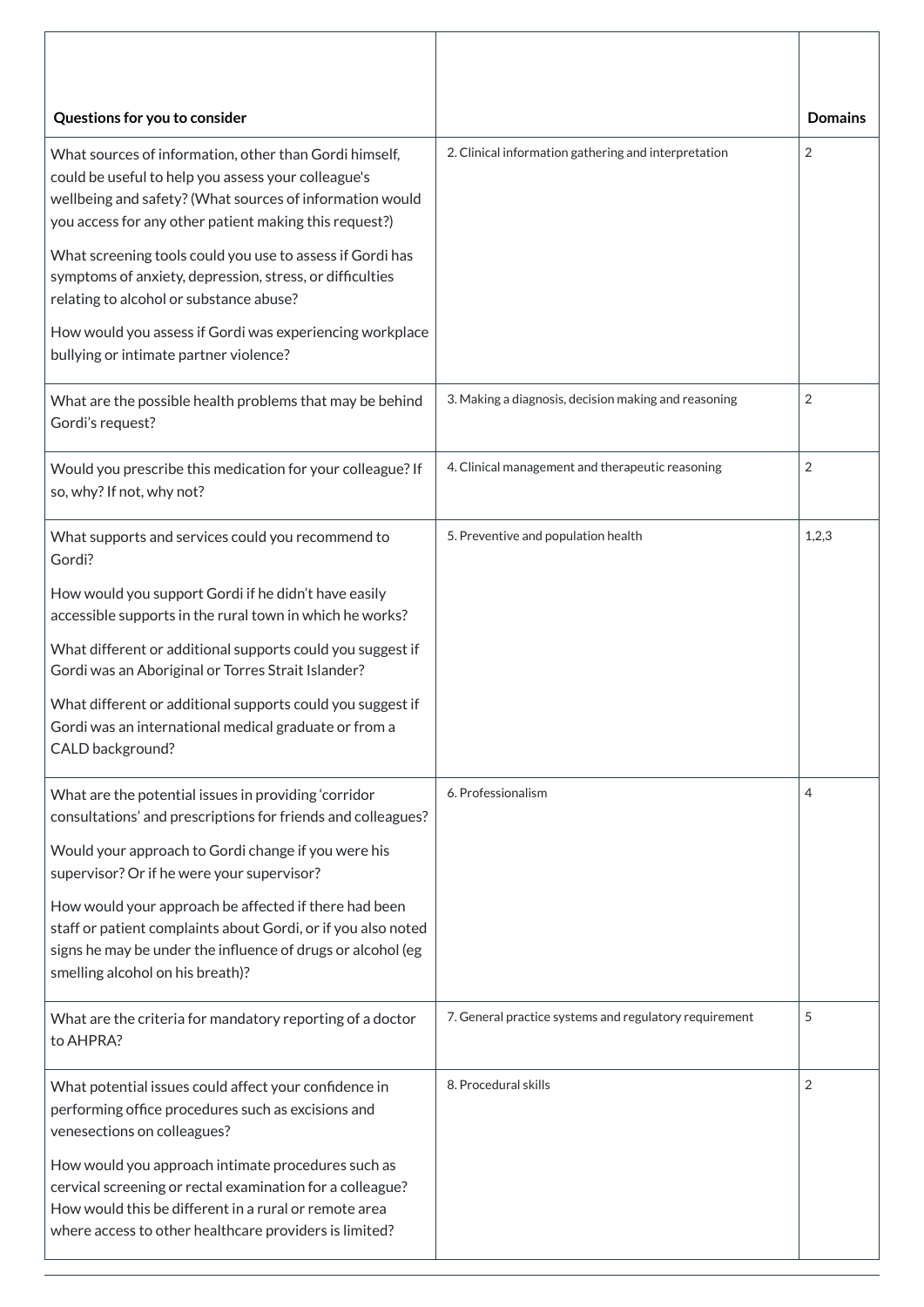| Questions for you to consider                                                                                                                                                                              |                                                            | <b>Domains</b> |
|------------------------------------------------------------------------------------------------------------------------------------------------------------------------------------------------------------|------------------------------------------------------------|----------------|
| If you advised Gordi to see his own GP but were unsure<br>that he would, how would you follow up with him?                                                                                                 | 9. Managing uncertainty                                    | $\overline{2}$ |
| If you were Gordi's GP, how would you approach the<br>situation if you were uncertain if there was an underlying<br>mental health issue or if he presented with non-specific<br>symptoms, such as fatigue? |                                                            |                |
| What are the warning signs that a doctor's health is<br>deteriorating, and that they may suffer burnout and/or<br>develop mental illness?                                                                  | 10. Identifying and managing the significantly ill patient | $\overline{2}$ |
| How would you determine if the doctor-patient was<br>suicidal, and how would you manage this if they were<br>resistant to your management plan?                                                            |                                                            |                |

# **[Words of wisdom](javascript:void(0))**

# **Instructions**

This section includes tips related to this unit from experienced GPs. This list is in no way exhaustive but gives you tips to consider applying to your practice.

**Extension exercise:** Speak to your study group or colleagues to see if they have further tips to add to the list.

- **1.** Find yourself a GP, in a different practice to your own if possible, who you feel comfortable talking to about work and personal stresses, and attend regularly for preventive health. If you work in an isolated area, you may at times need to seek acute care locally, however, try to find a GP away from your town or practice for ongoing care and preventive health, using a combination of face-to-face care and telehealth.
- **2.** Remember you are a person 'who works as a doctor' and not just 'a doctor'. It is important to attend to all aspects of your life, including family, friends and non-medical interests.
- **3.** Attend to your own health, wellbeing and abilities in order to provide care of the highest standard (as per the *Physician's* Pledge [\(https://www.wma.net/policies-post/wma-declaration-of-geneva/\)](https://www.wma.net/policies-post/wma-declaration-of-geneva/) updated in 2017).
- **4.** Find a peer support network or mentor to support your wellbeing and safety (eg Hand-n-Hand peer support, AIDA mentoring program - see learning [resources](#page-8-0) section). It is often helpful to find a support group relevant to your needs; for example, to suit your career stage, of similar ethnicity or practising in similar circumstances. It is likely that your support needs will change throughout your working life, and you may have several different peer supports/mentors over time.
- **5.** Having ongoing case discussions with a mentor, peer or small group is an important part of lifelong learning. When doing this, consider both the medical and emotional issues at play in difficult consultations. Managing the emotions in the room (both the doctor and patient) contributes significantly to the doctor workload. Reflecting on and building skills and strategies to manage this work is an important part of case discussions with a mentor or peer.
- **6.** Find small ways to refresh and recharge every day. Ensure there are planned gaps between appointment bookings and 'on the day' appointments to cater for the inevitable acute presentations. And always have your next holiday planned.

**[Learning strategies](javascript:void(0))**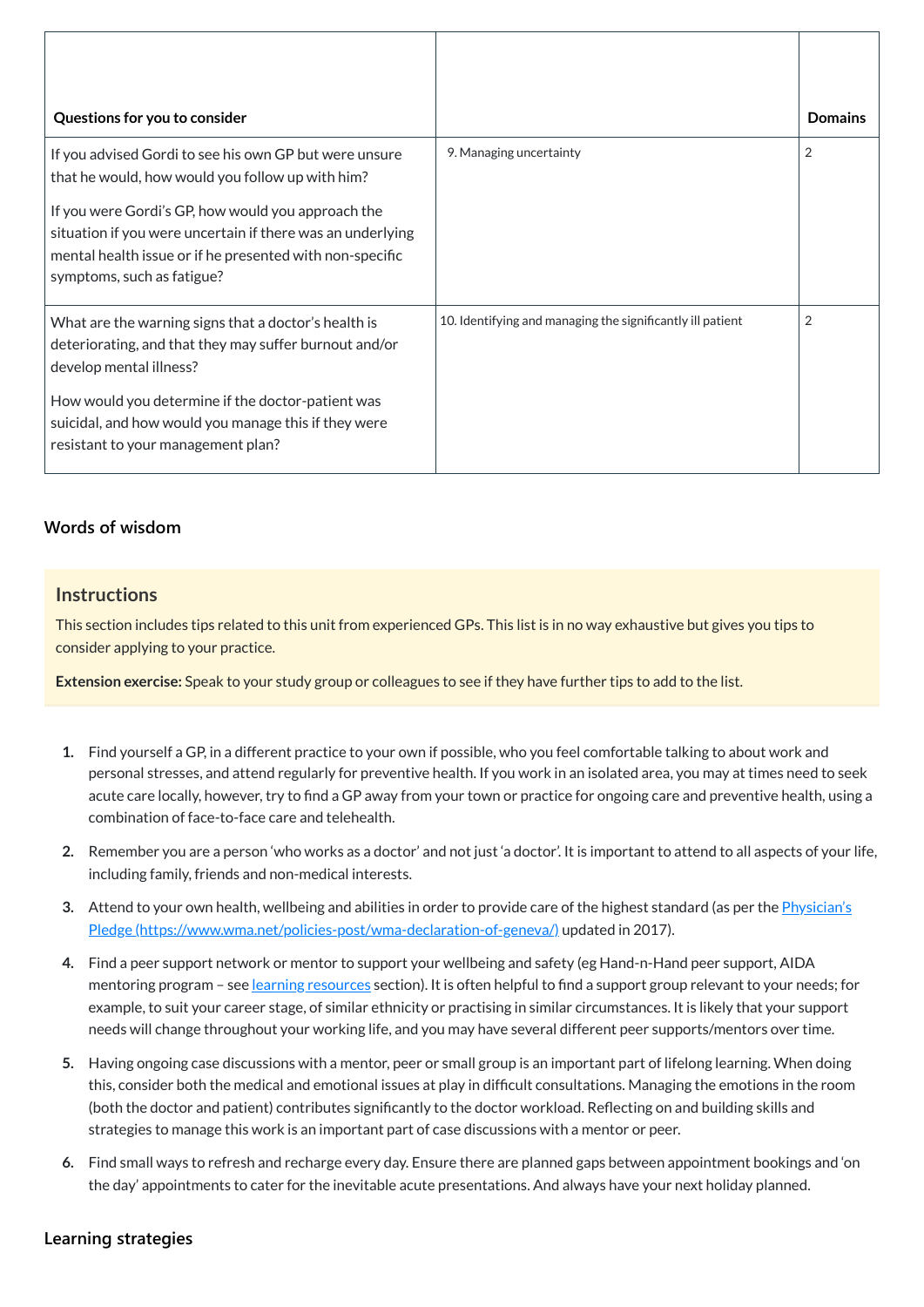# **Instructions**

This section has some suggestions for how you can learn this unit. These learning suggestions will help you apply your knowledge to your clinical practice and build your skills and confidence in all of the broader competencies required of a GP.

There are suggestions for activities to do:

• on your own

 $\bullet$ 

- with a supervisor or other colleague
- in a small group
- with a non-medical person, such as a friend or family member.

Download The Essential Network App (TEN) (or access it from the **Black Dog Institute website** [\(https://www.blackdoginstitute.org.au/the-essential-network/\)\)](https://www.blackdoginstitute.org.au/the-essential-network/) and undertake the 'test and track' mental health wellbeing survey.

- How are you going? What areas of your life need attention and how could you address these?
- Are you up to date with your health screening?
- Is there any healthy lifestyle advice that you would give to patients that you should or have implemented for yourself?

Within each learning strategy is a hint about how to self-evaluate your learning in this core unit.

**On your own**

Complete a module on doctors' health on either the **DRS4DRS** website [\(https://www.drs4drs.com.au/\)](https://www.drs4drs.com.au/) or gplearning [\(http://www.racgp.org.au/education/professional-development/online-learning/gplearning\)](http://www.racgp.org.au/education/professional-development/online-learning/gplearning).

- Do you have any doctor-patients that you currently see?If so, are there any changes that you will make to your consultations after completing the module? What strategies from the module can you use to improve your care of doctorpatients in the future?
- How do the recommendations in the module compare with your own experience as a patient?

Do you already have your own GP? Does your family have their own GPs?If you don't, were you able to find this information? If not, where else could you look? Is there someone else you could ask?



- In what way does the appointment system in your practice affect GP wellbeing? How could it be changed to improve things? Are there any other things in the practice that promote (or hinder) wellbeing; for example shared lunchtimes, approach to sick leave, approach to critical incidents, staff meetings or social interactions?
- What motivates your supervisor and keeps them in their job? How does this compare with what drives and motivates you?

Join a peer support or discussion group; for example the GPiT faculty, the GPs Down Under Facebook group, the GPRA Facebook Group, or the RACGP New Fellows Facebook group, and find five topics raised in the discussion that you relate to.

Why do you think these issues are relevant to you? What could you do in your own life and work to manage these issues in <sup>a</sup> healthy way?

If you don't already have your own GP, find out if your local primary health network or the AMA has a list of doctors who are experienced in seeing other doctors. Identify a local GP who you might be able to see.

# **With a supervisor**

Ask your supervisor how they manage workplace and personal stresses and keep mentally and physical well.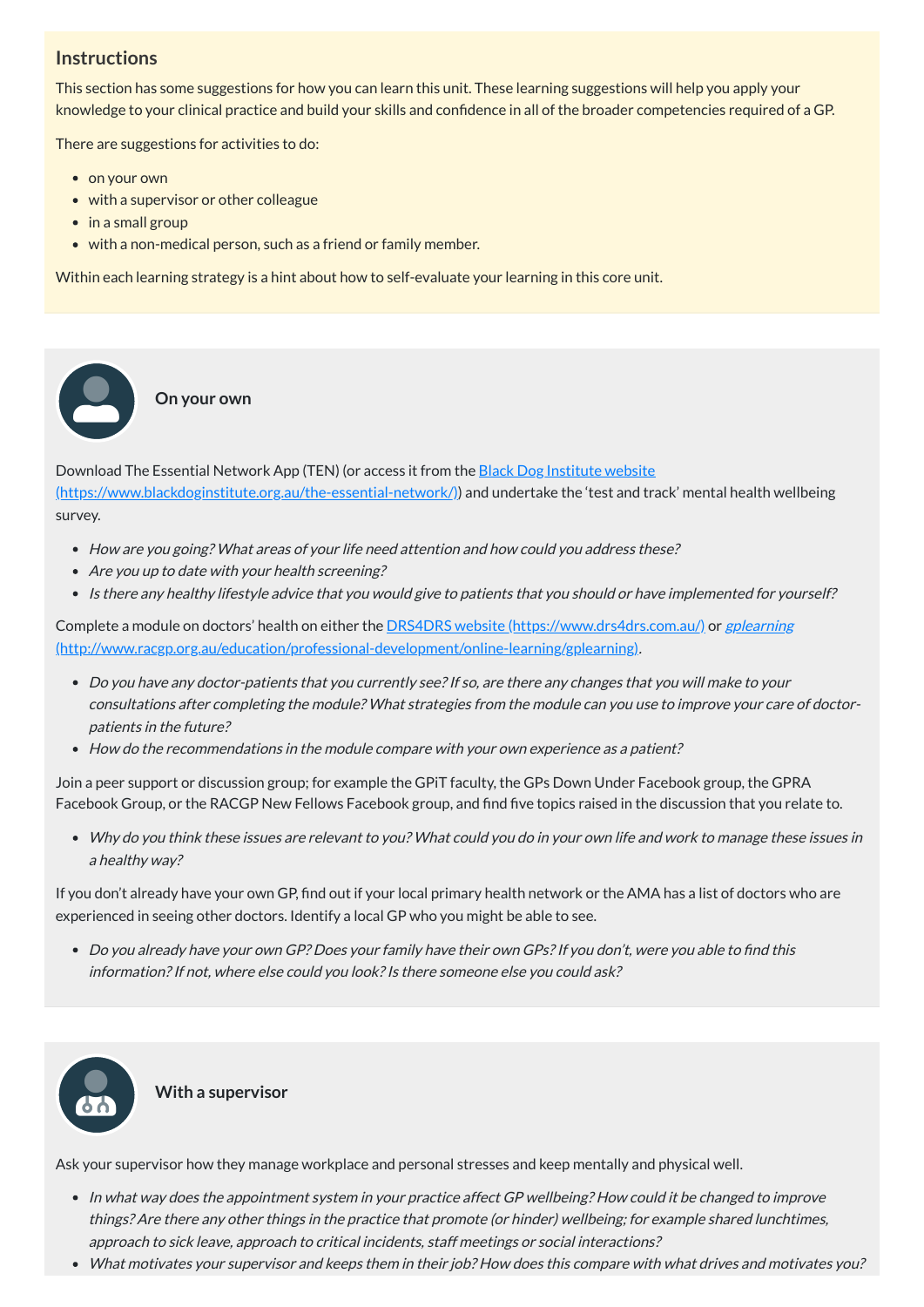Discuss any experiences your supervisor has had with colleagues who are impaired or in difficulty.

- How did your supervisor address them?
- What are the criteria for mandatory reporting to AHPRA?

Discuss any experiences your supervisor has had in treating other doctors.

Role-play the case [consultation](#page-3-0) example described above with your supervisor to practise how you would handle this situation. Then role-play a consultation between Gordi and his GP.

What do they see as the barriers and difficulties? How have they overcome them?

Read the journal articles listed in the learning [resources](#page-8-0) section, and as a group, discuss concerns, boundary issues or barriers you have experienced – either as a patient or as a GP for another doctor.

- What are the barriers to effective communication with <sup>a</sup> patient who is <sup>a</sup> doctor? What are the differences when you are the patient, or when your patient is another GP or specialist?
- How would you feel if your treating doctor or GP patient was more or less experienced than you?

What were some of the strategies that your supervisor used? How did they manage the consultation? What could you learn from this to apply to your own practice?

**In a small group**

- How have you handled this?
- What is best practice in this situation?
- How do you address health issues in your own children, if you have any?
- How might these issues be influenced if you work in an area with limited access to healthcare; for example <sup>a</sup> rural or remote location?

Discuss any issues that have come up for you as a doctor when family, friends or colleagues ask for informal healthcare.

- Is there a problem with writing an occasional script?
- What are your boundaries?
- What are your friends'/family members' expectations of you? Do they expect you to provide medical advice, write an occasional repeat script for them, etc? How would this be influenced if you were working in an area with limited access to medical care or there are long wait times for an appointment?

Join a Balint group or case discussion group to discuss cases or professional situations which you have found difficult or stressful. Another option would be to discuss professional issues at a small group practice meeting; such as angry patients, bullying and harassment issues, and creating a safe and healthy workplace.

- What strategies have your peers used to manage these stresses?
- What practice systems, and professional and personal strategies could you put in place to reduce these difficulties?
- How can the wellbeing of all staff be enhanced at your workplace?





### **With a friend or family member**

Discuss the potential ethical and professional issues that can arise in treating family members or friends informally.

Discuss with family and friends the level to which each of you would be comfortable treating your own children.

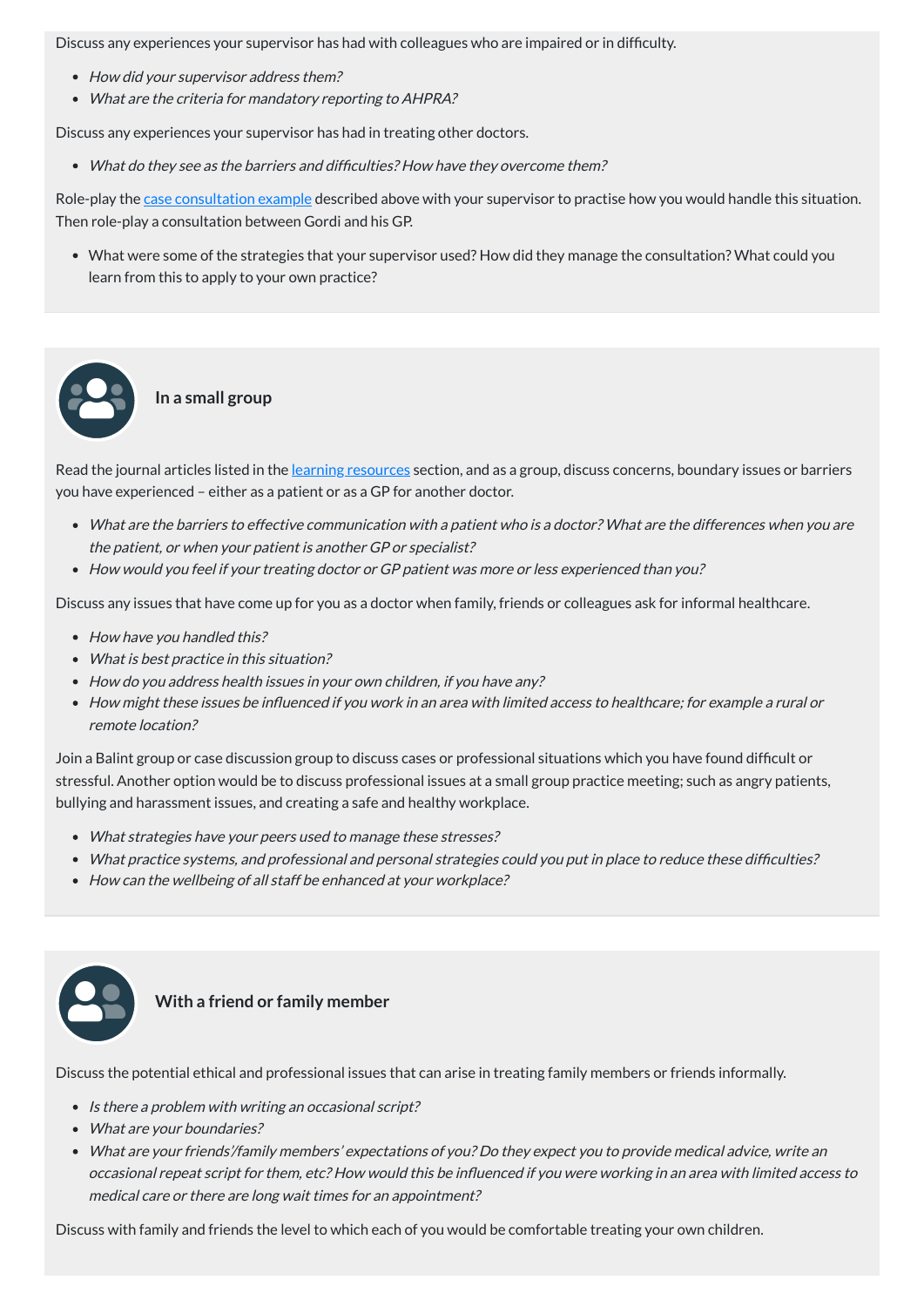Are there any potential issues with treating 'minor' health complaints in your own children? Compare your thoughts and discussions with the advice given by your medical defence organisation. (The **DRS4DRS** website [\(http://www.drs4drs.com.au/resource-hub\)](http://www.drs4drs.com.au/resource-hub) has links to medical defence organisations and their resources in doctors' health.)

# **[Guiding topics and content areas](javascript:void(0))**

# **Instructions**

These are examples of topic areas for this unit that can be used to help guide your study.

Note that this is not a complete or exhaustive list, but rather a starting point for your learning.

# **General doctors' health issues and care of other doctors**

- Develop a self-care plan that includes:
	- strategies to maintain own physical and mental health; including finding own GP for independent medical advice and preventive care
	- $\circ$  how to maintain appropriate boundaries whilst maintaining family's health and wellbeing
	- finding and maintaining personal and professional supports to minimise stress and avoid burnout
	- $\circ$  how to deal with a crisis should it arise tomorrow
	- $\circ$  developing and maintaining interests and activities outside of work life.

- Understand the barriers that doctors may face in accessing healthcare.
- Know what professional and personal support resources are available for doctors.
- Approach boundary issues supportively and sensitively in consultations with other doctors.
- Use appropriate communication strategies and structure consultations to provide supportive and sensitive consultations with doctor-patients.
- Identify through history and examination/observation common psychological issues doctors face; for example stress, burnout, addiction, bullying and interpersonal relationship difficulties.
- Recognise behaviours that may suggest a colleague is in difficulty.
- Support colleagues in difficulty; including those who have had complaints made against them.
- Understand the factors that impact on wellbeing and underpin burnout; such as health system pressures, medical culture, practice ownership and employment structures.
- Understand the potential for bullying within the medical culture and strategies to ensure practice colleagues, junior staff, nursing staff and administrative colleagues feel safe in their working environment.
- Understand legal responsibilities in reporting doctors to AHPRA.

The following list of resources is provided as a starting point to help guide your learning only and is not an exhaustive list of **all resources.** It is your responsibility as an independent learner to identify further resources suited to your learning needs, and to ensure that you refer to the most up-to-date guidelines on a particular topic area, noting that any assessments will utilise current guidelines.

#### **Self-care**

# **Instructions**

#### <span id="page-8-0"></span>**Journal articles**

This series of articles provides a thoughtful, practical approach both to being a 'good patient' and a 'good doctor' for a colleague.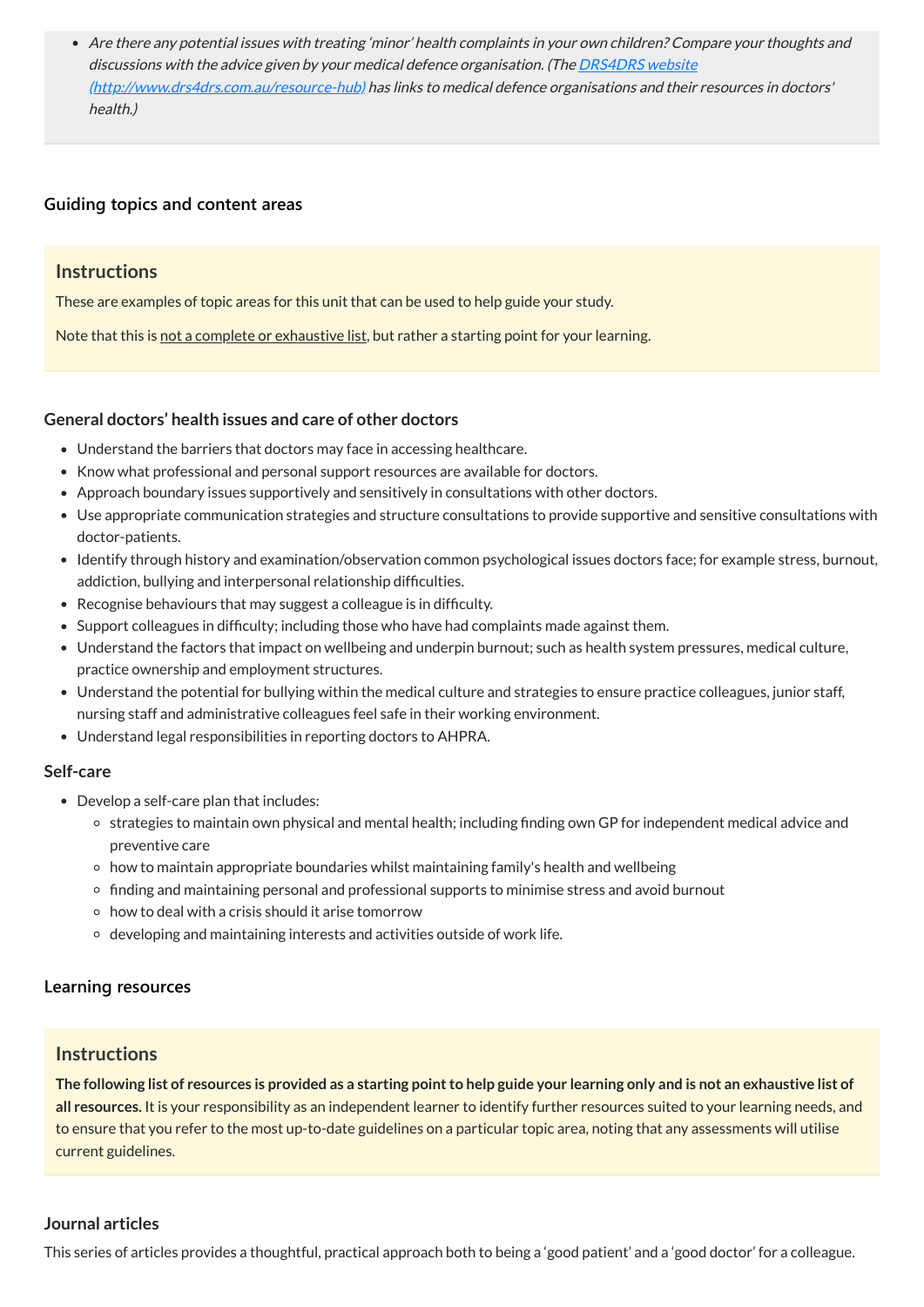- Koppe H. Barriers to good health care [\(http://www.racgp.org.au/download/documents/AFP/2010/Jan-](http://www.racgp.org.au/download/documents/AFP/2010/Jan-Feb/201001koppe.pdf)Feb/201001koppe.pdf). Aust Fam Physician 2010;39(1/2):71–73.
- Koppe H. Optimising the medical care of doctors [\(http://www.racgp.org.au/download/documents/AFP/2010/March/201003koppe.pdf\)](http://www.racgp.org.au/download/documents/AFP/2010/March/201003koppe.pdf). Aust Fam Physician 2010;39(3):155– 56.
- Koppe H. Optimising the medical care of doctors [\(http://www.racgp.org.au/download/documents/AFP/2010/April/201004koppe.pdf\)](http://www.racgp.org.au/download/documents/AFP/2010/April/201004koppe.pdf). Part 3. During the consultation. Aust Fam Physician 2010;39(4):247–48.

• Askew D, Schluter P, Dick M-L. Workplace bullying: What's it got to do with general practice? [\(http://www.racgp.org.au/afp/2013/april/workplace-bullying/#6\)](http://www.racgp.org.au/afp/2013/april/workplace-bullying/#6) Aust J Gen Pract 2013;42(4):186–88.

The prevalence of bullying in medicine, including in the general practice setting, and strategies to ensure a safe workplace and to assist patients who have been bullied at work.

• Hoffman R, Bonney A. Junior doctors, burnout and wellbeing: Understanding the experience of burnout in general practice registrars and hospital equivalents [\(http://www1.racgp.org.au/ajgp/2018/august/junior-doctors-burnout-and-wellbeing\).](http://www1.racgp.org.au/ajgp/2018/august/junior-doctors-burnout-and-wellbeing) Aust J Gen Pract 2018;47:8.

Issues associated with burnout in junior doctors and the important themes of expectations of self, self-care and the expectations and response of others.

• The Royal Australian College of General Practitioners. Self-care and mental health resources for general practitioners. [\(http://www.racgp.org.au/download/Documents/e-health/Self-care-and-mental-health-resources-for-general](http://www.racgp.org.au/download/Documents/e-health/Self-care-and-mental-health-resources-for-general-practitioners.PDF)practitioners.PDF)

• Australian Health Practitioner Regulation Agency. Making a mandatory notification (https://www.ahpra.gov.au/Notifications/mandatorynotifications/Mandatory[notifications.aspx#:~:text=You%20must%20make%20a%20mandatory,intoxicated%20by%20drugs%20or%20alcohol.\).](https://www.ahpra.gov.au/Notifications/mandatorynotifications/Mandatory-notifications.aspx#:~:text=You%20must%20make%20a%20mandatory,intoxicated%20by%20drugs%20or%20alcohol.)

# **Online resources**

Contact details of the state-based doctors' health advisory services, a telephone advice service, resources and training modules for doctors treating other doctors.

• DRS4DRS [\(http://www.drs4drs.com.au/\)](http://www.drs4drs.com.au/).

• DRS4DRS. A healthy medical profession – Caring for ourselves and our colleagues [\(https://training.drs4drs.com.au/login/index.php\).](https://training.drs4drs.com.au/login/index.php)

Information and support to manage burnout and maintain good mental health.

Black Dog Institute. TEN – The Essential Network for Health Professionals [\(https://www.blackdoginstitute.org.au/the](https://www.blackdoginstitute.org.au/the-essential-network)essential-network).

Free confidential peer support for health professionals in Australia and New Zealand. Run by volunteer facilitators and available as one-on-one or group sessions.

• Hand-n-Hand Peer Support [\(http://www.handnhand.org.au\)](http://www.handnhand.org.au/).

Self-care and mental health resources for general practitioners.

Guidelines for making mandatory notifications about registered health practitioners and registered students.

# **Learning activities**

Insights in how to approach consultations and medical care for patients who are doctors. (You will need to create an account to access this learning module.)

A good overview of the health issues, in particular the psychological issues, for doctors; also provides good self-care strategies.

• The Royal Australian College of General Practitioners, *gplearning [\(http://www.racgp.org.au/education/professional-](http://www.racgp.org.au/education/professional-development/online-learning/gplearning)*

development/online-learning/gplearning) activity:

Addressing doctors' health: Caring for ourselves and our colleagues.

# **Other**

Information about the AIDA mentoring program (visit member area).

Australian Indigenous Doctors Association (AIDA) [\(http://www.aida.org.au\)](http://www.aida.org.au/).

Courses and resources for the remote and isolated health workforce.

• CRANAplus. Mental health and wellbeing. [\(https://crana.org.au/mental-health-wellbeing/overview\)](https://crana.org.au/mental-health-wellbeing/overview)